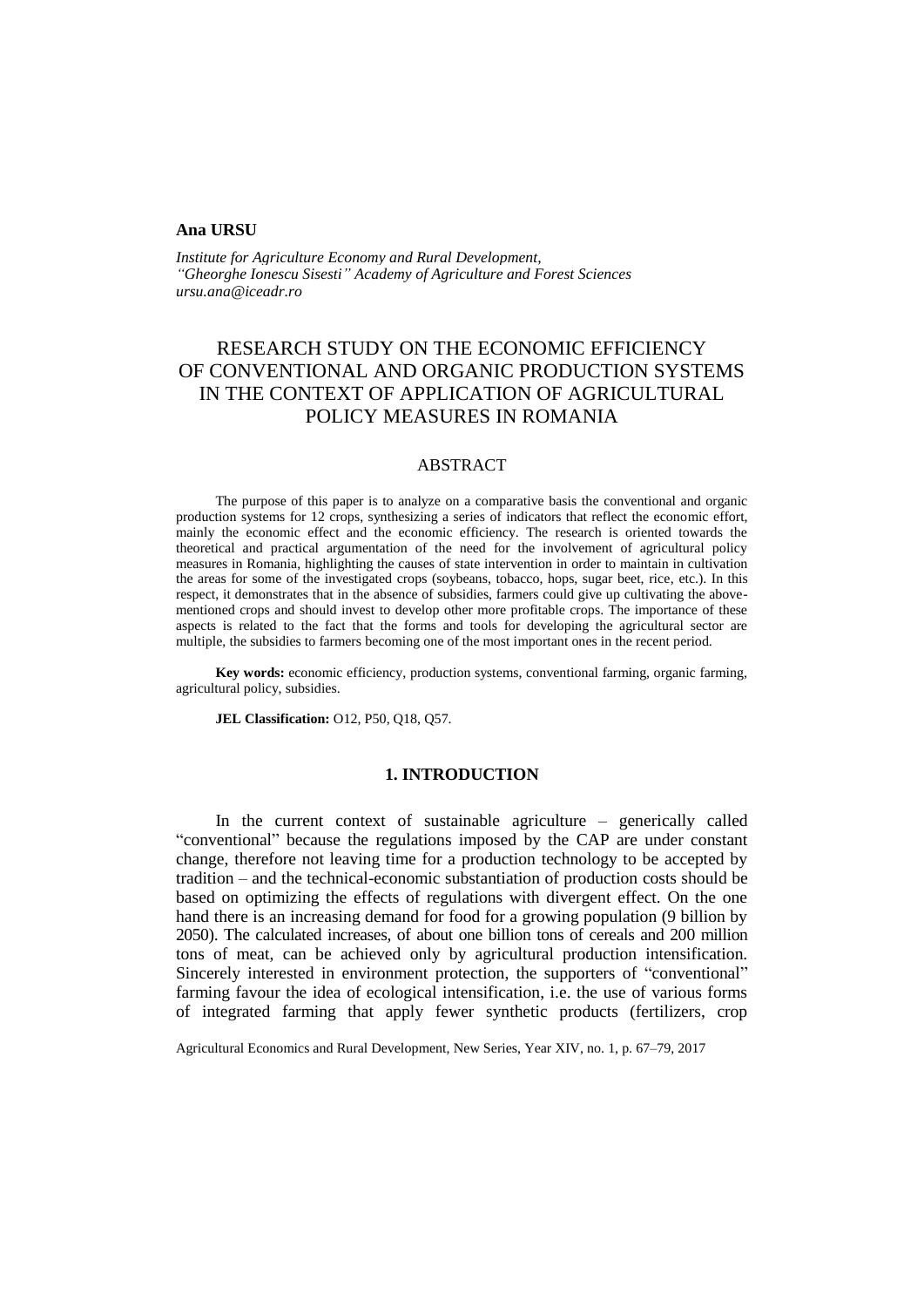protection products), while having in view the stimulation of biological processes from the agricultural ecosystems, such as biological nitrogen fixation, biological crop protection methods, etc.

Yet there is a strong current of public opinion against the intensification of agriculture. Using correct arguments (danger of groundwater pollution by nitrates from agricultural sources) or fanciful arguments (rapeseed is a harmful crop that destroys soil), EU has imposed many technological restrictions that significantly hinder the production process. Out of these reasons, organic farming emerged as an alternative to the intensive, conventional (industrialized) farming practice that is based on maximizing production through the use of synthetic chemical fertilizers, and highly energy intensive inputs in large quantities in order to continuously increase farm production, destined to a growing population, predominantly urban. The conventional soil tillage is intensive, and most often high capacity agricultural machinery is used, which mainly under irrigation conditions increase the degradation and environment pollution risk. On such farms, the major goal is to obtain a maximum profit, while minimizing the natural environment resources protection. Large-sized farms are organized, concentrating land and production processes, capital and labor, while the social living conditions in the rural area are neglected to a great extent.

Organic farmers are those people with different motivations, from practical businessmen or farmers who exploit the market opportunities to small subsistence farmers seeking a healthy lifestyle. Undoubtedly, most farmers who started organic farming in the 60s and 70s were new to farming business and had to face many problems. But those pioneers have now gained a rich experience, and many of them are as pragmatic as any commercial farmer, trying to make things work. There is no way by which people can be forced into organic farming and become successful organic farmers; any individual must be sufficiently convinced and motivated to reach the necessary input management level. "Organic farming is far from being a return to the past, it is intended to be a farming type for the future. For an agricultural entrepreneur, the sources of opportunities are important "unexpected success (a good production year); unexpected failure (natural disasters); unexpected external event (evolution of demand for agricultural products, current and prospective competitors that emerge on the market); the gap between reality and expectations; changes on the market and agro-industrial structure; demographic changes (incomes, professions, age), etc. The agricultural entrepreneur must start from the analysis of opportunities, of sources of opportunities" (Samuil, 2007).

# **2. STATE OF KNOWLEDGE**

The concerns for organic farming have been known for several decades in the economically developed countries. Basically, organic farming relies on the use of those means and methods provided by the society, by the scientific and technical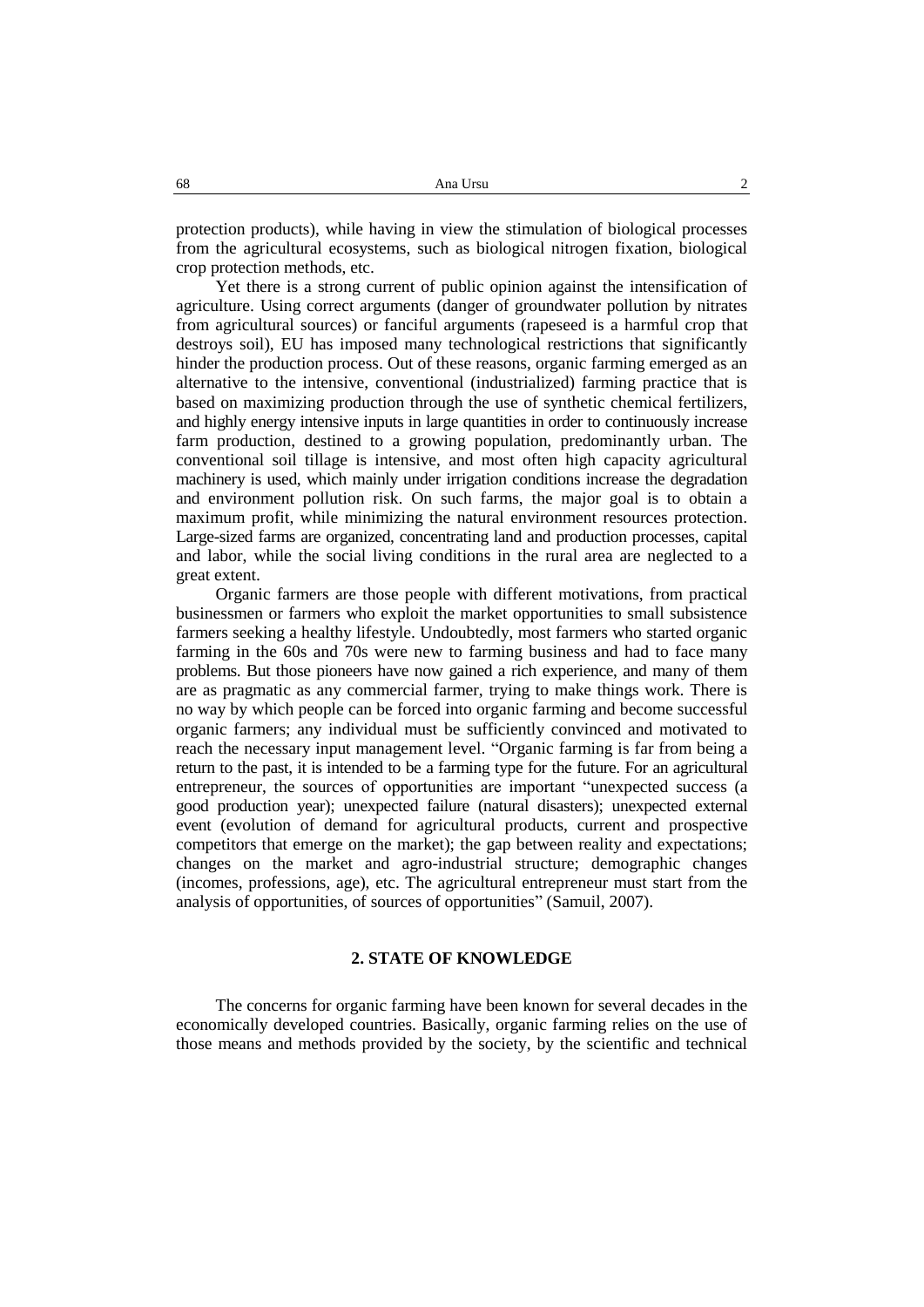advances that contribute to high yields, consistent and of high quality in terms of environment protection, suitable for adaptations for a farming system closer to the need for health promoting food (Samuil, 2007).

There are concerns about the food situation in the conditions of demographic explosion, on one hand, and the decrease of natural resources and environment degradation, on the other hand. In this regard, there is an attempt to put into practice an innovative management of ecological systems, this approach also including elements of the agri-food sector (Gruia, 1998).

Most works deals with the economic efficiency of agricultural production in terms of sustainable development (Burja, Burja, 2009), significant differences being found between the two systems as regards crop diversification, soil fertility management, control of pests and diseases, as well as fertilizer application. Overall, the organic yields are on the average by 25% lower than conventional yields, varying by types of crops and species and depending on the comparability of agricultural systems (Gabriel, Salt, Kunin and Benton, 2013).

*The context of agricultural policy measures.* The European Commission conducted a study (ARC 2020, 2014) comparing the two production systems, conventional and organic, to see which one brings higher profits for the European farmers. The research took into account various economic aspects of farm production costs and efficiency, product prices and subsidy system. Although the study has its limits – only the large crop farms are taken into consideration, it provides some interesting conclusions. Thus, organic farming brings an income comparable to or in some cases even higher than conventional farming, but this is largely due to the fact that subsidies for organic farming are higher than those for conventional agriculture.

The coupled support is a payment scheme granted under the Common Agricultural Policy 2015–2020. For the crops from the crop production sector, established by law, the coupled support is an additional form of financial support from European funds, adding to the other direct payment schemes, namely: *single area payment scheme, redistributive payment, payment for agricultural practices beneficial for climate and environment, payment to young farmers,* as appropriate.

The coupled support is a direct payment to be granted to farmers for certain crops affected by certain difficulties, which are considered important for Romania, out of economic, social and environmental reasons. The coupled support for crops has brought significant amounts into the farmers' accounts, but very few farmers benefited from these grants in 2015. Because of this, the Ministry of Agriculture made certain proposals to simplify the payment schemes, so that as many farmers as possible can apply for these payments.

According to MARD Order no. 619/2015, the coupled support for *soybean* (Article 42) is granted to active farmers who obtain a minimum annual production of 1300 kg soybeans / ha; for *hemp for oil and/or fiber* (Article 46) it is granted to active farmers, who prove that they have achieved a minimum production of 500 kg seeds/ha and/or 5000 kg/ha of dry hemp stalks; for the *rice* crop (Article 47) is granted to growers who have contract to sell a minimum production of 4,500 kg/ha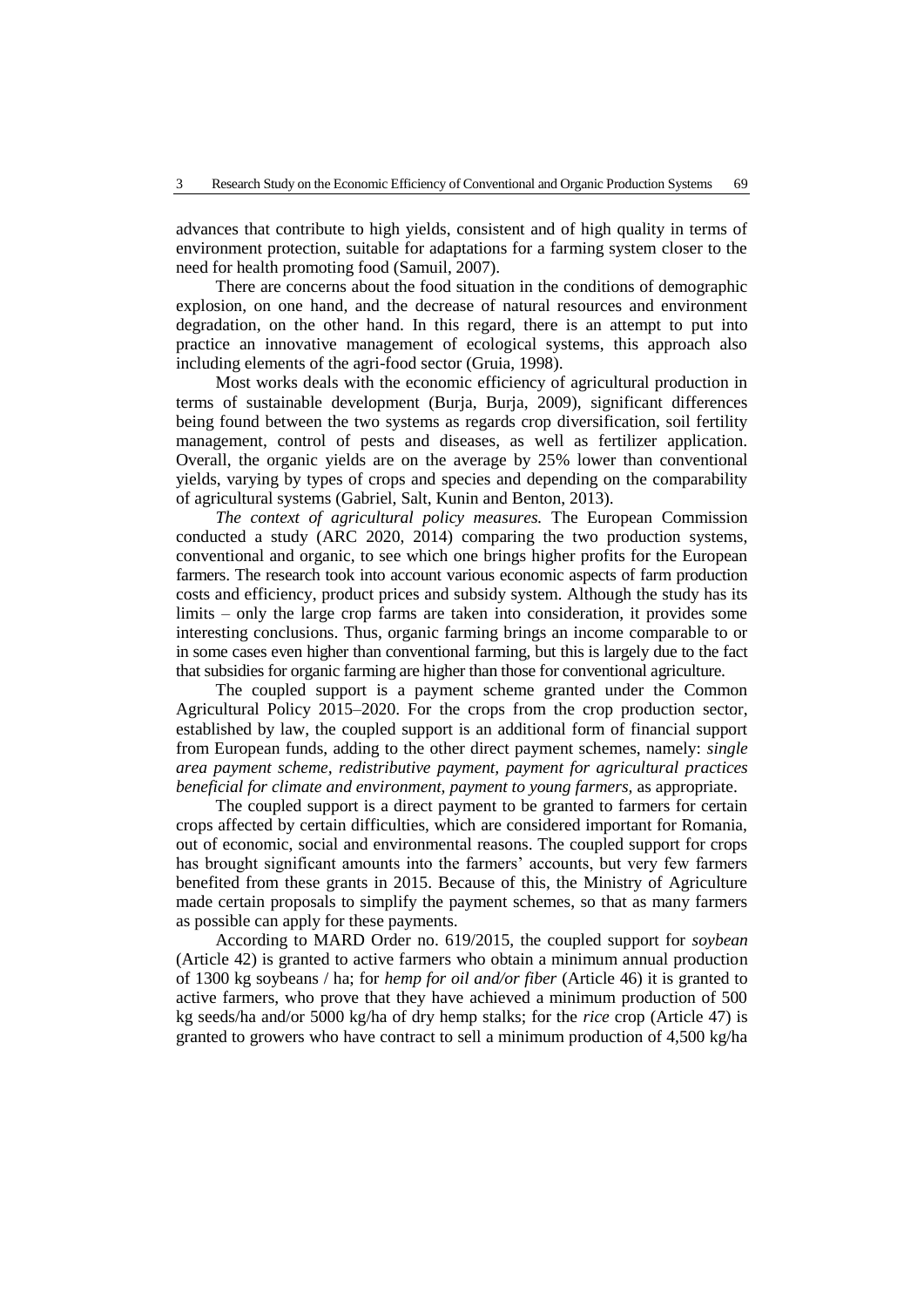rice and can prove it on the basis of fiscal invoice and contract; for *hops* (Article 49) it is granted to the active farmers who can prove that they have obtained a minimum yield of 490 kg dry hop cones/ha; for *sugar beet* (Article 50) it is granted to active farmers who can prove the sale of a minimum production of 26,400 kg/ha, based on fiscal invoice for legal entities, on the basis of a certificate from the sugar factory for natural persons respectively.

Farmers are granted support for their agricultural production ranging from 200 up to 1200 euro/ha, but on the other hand they are forced to follow rules that make them helpless against losses caused by biological aggressors (weeds, diseases and pests).

# **3. MATERIAL AND METHOD**

The research was conducted using data processed in the research project ADER 13.1.2 *"Technical-economic costs and selling price estimates for wheat, barley, corn, sunflower, rapeseed, soybean, beet sugar, rice, hemp, hops, tobacco, potatoes for conventional and organic farming"*. The technological information sheets for each crop come from the technology provided by INCDA Fundulea, partner in the project.

The research methods used in the study:

– *Qualitative analysis* of information on agricultural policy measures (Government's Emergency Ordinance no. 3/2015 approving the application of payment schemes in agriculture in 2015–2020 and Order no. 619/2015 approving the eligibility conditions and implementation modality of payment schemes referred to in Art. 1 paragraphs (2) and (3) of Government's Emergency Ordinance no. 3/2015), direct payment schemes + coupled support respectively;

– The *constructive regulatory method* was used in the design of analysis variants, on the basis of which a system of technical and economic indicators was calculated that reflects the actual economic efficiency. In order to determine the economic efficiency in the 12 crops, in the production year 2015–2016, the main determining elements were taken into consideration: costs, prices, income and income rate, etc. The study also highlights the influence of financial support on the profitability of investigated crops. In order to most accurately reflect the necessary efforts, as well as the effects obtained in the conventional and organic farming practice, we shall present the following indicators:

- $\triangleright$  indicators that reflect the *economic effort* working time input, production costs;
- indicators that reflect the *economic effect* average yield, total incomes, average selling price on the farm;
- indicators that reflect the *actual economic efficiency* labour productivity, production costs, gross profit, profit rate, production costs in 1000 RON incomes, material expenditures in 1000 RON incomes, etc.).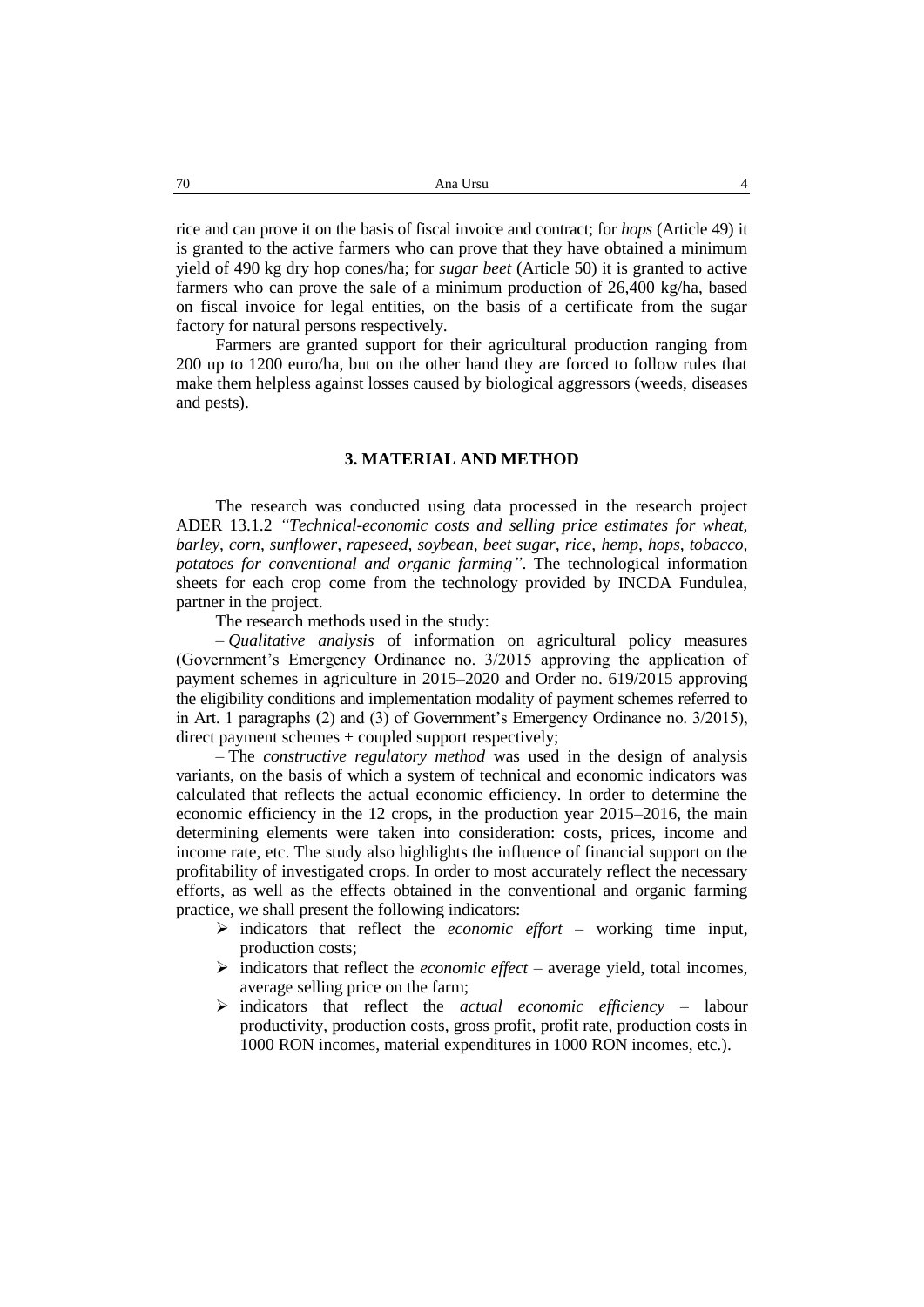– The *comparative analysis* used in comparing the specific indicators of conventional farming system and the specific indicators of the organic farming system.

The research analyzes the modality to increase the economic efficiency and to determine this efficiency, but has a touch of relativity determined only by using information that is provided, identifying opportunities for improvement/updating of indicators.

*"Since Romania does not have data on the yields and producer prices for organic production, and in other Member States there are very few data in this regard, these data must be estimated on the basis of information, of assumptions respectively."*

### **4. RESULTS AND DISCUSSIONS**

The purpose of the study is to evaluate the conventional and organic farming systems in order to track the profitability objectives of investigated crops. The economic efficiency is related to the agricultural system capacity to ensure sufficient and competitive production to meet the market and population's needs. A first comparison of the two types of farming systems refers to the input costs (pesticides, fertilizers, fuel and oil for agricultural machinery). In the case of organic farming, due to its extensive character, fertilizer and pesticide costs are lower. By contrast, there are no significant differences between the two systems as regards the costs of lubricants and fuels used for the agricultural works (Table 1/columns 6 and 7).

Organic farming uses more labor than conventional agriculture. The variable expenditures in the case of organic crops are lower than for conventional crops. On the average, the amount of 1044 euro per year is spent for one hectare of organic land, while 1872 euro are spent for one hectare under conventional farming (Table 1/ columns 8 and 9). The variable expenditures include the costs of fertilizers, seeds, plant protection and mechanization (tractor driver wages, fuel, repairs and spare parts, etc.), supply and crop insurance. This category excludes the labour cost, payment of rent and overheads and management costs.

| Crt.<br>no.    | Crops     | Average yield<br>(kg/ha) |            |                |      | Labour input (man-<br>hours/ha, man-hours/t) |      | Variable<br>expenditures<br>(RON/ha) |            | Variable<br>expenditures<br>(euro/ha) |            |
|----------------|-----------|--------------------------|------------|----------------|------|----------------------------------------------|------|--------------------------------------|------------|---------------------------------------|------------|
|                |           | <b>CONV</b>              | <b>ECO</b> | <b>CONV</b>    |      | <b>ECO</b>                                   |      | CONV                                 | <b>ECO</b> | CONV                                  | <b>ECO</b> |
|                |           | $\overline{2}$           | 3          | $\overline{4}$ |      |                                              |      | 6                                    |            | 8                                     | 9          |
| 1              | Wheat     | 4000                     | 2500       | 27.3           | 6.8  | 73.2                                         | 29.3 | 2846.8                               | 1891.8     | 633                                   | 420        |
| $\overline{2}$ | Barley    | 4000                     | 2500       | 109.7          | 27.4 | 43.2                                         | 17.3 | 4404.1                               | 2415.6     | 979                                   | 537        |
| 3              | Maize     | 5000                     | 3000       | 45.7           | 9.1  | 80                                           | 26.6 | 3417.5                               | 3790.7     | 759                                   | 842        |
| 4              | Sunflower | 2500                     | 2000       | 65.8           | 26.3 | 86                                           | 41.4 | 3305.9                               | 2189.0     | 735                                   | 486        |

*Table 1*

Indicators reflecting the economic effort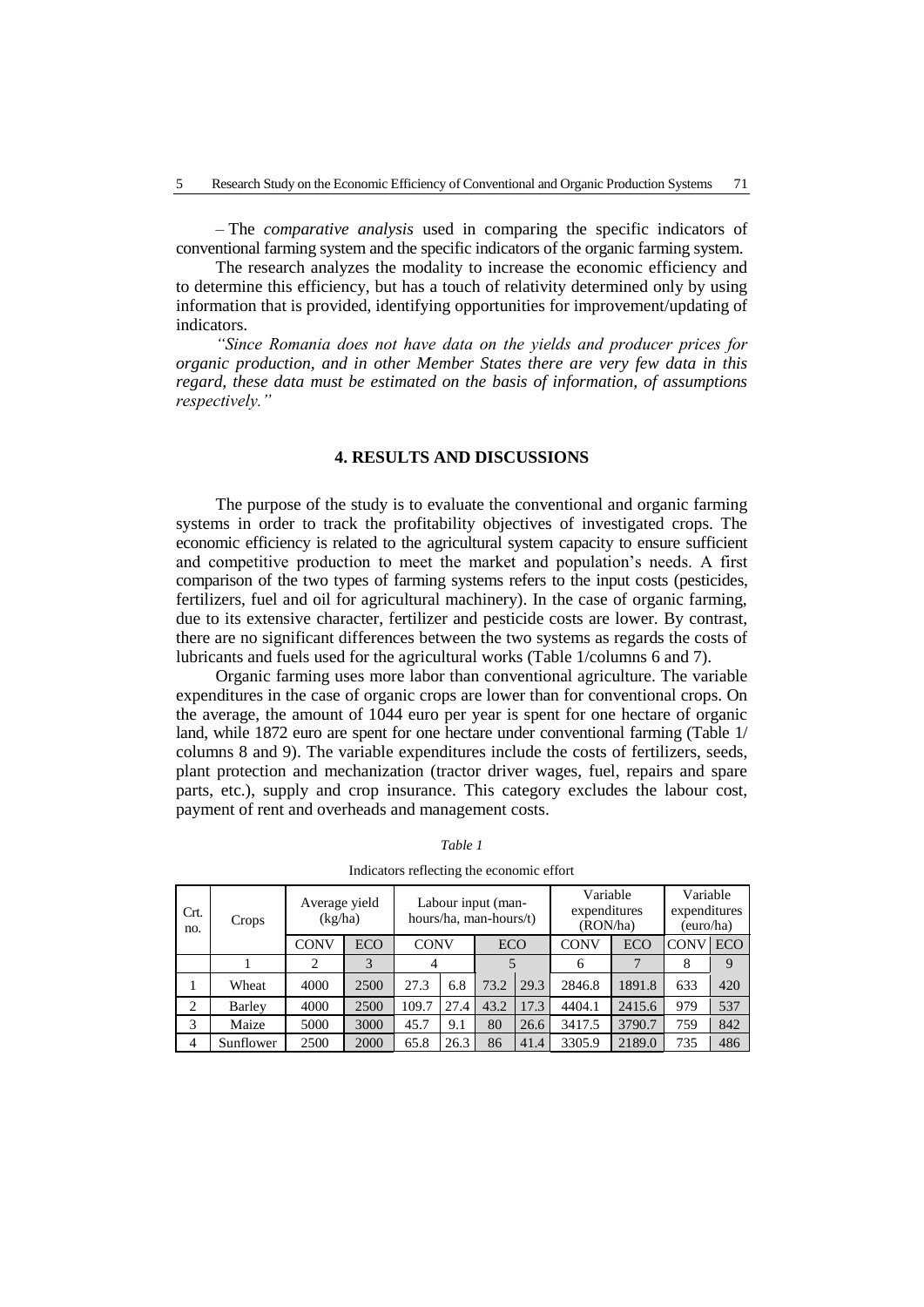72 Ana Ursu 6

*Table 1* (continued)

| 5  | Soybean    | 3000  | 1500     | 67.2  | 22.4  | 83.2                     | 55.5                     | 4791.9  | 2942.1   | 1065 | 654  |
|----|------------|-------|----------|-------|-------|--------------------------|--------------------------|---------|----------|------|------|
| 6  | Rapeseed   | 2500  | 1700     | 103.1 | 41.3  | 42.3                     | 24.9                     | 3331.2  | 2259.3   | 740  | 502  |
| 7  | Sugar beet | 40000 | 30000    | 19.3  | 0.5   | 249.8                    | 8.3                      | 6100.0  | 3421.9   | 1356 | 760  |
| 8  | Rice       | 3500  | 3000     | 22.9  | 6.5   | 78.5                     | 26.2                     | 4923.0  | 8512.3   | 1094 | 1892 |
| 9  | Hemp       | 45000 | 35000    | 13.2  | 0.29  | 13.2                     | 0.38                     | 5536.5  | 4195.3   | 1230 | 932  |
| 10 | Hops       | 1500  | $\equiv$ | 512.3 | 341.5 |                          | $\overline{\phantom{m}}$ | 40361.1 | $\equiv$ | 8969 |      |
| 11 | Tobacco    | 1500  | $\equiv$ | 265.2 | 176.8 | $\overline{\phantom{m}}$ | $\overline{\phantom{m}}$ | 5979.8  | ⋍        | 1329 |      |
| 12 | Potatoes   | 30000 | 18000    | 408   | 13.6  | 385                      | 21.4                     | 16086.4 | 15366.4  | 3575 | 3415 |

*Source:* author's calculations.

The economic efficiency of farming systems significantly decreased due to the climate, agronomic and socio-economic factors. While input prices are rising, the prices of agricultural products are decreasing (Table 2/column 4).

| Crt.<br>no   | Crops      |             | Average yield<br>(kg/ha) |             | Production<br>value (RON/ha) |                | Farmgate price<br>(RON/kg) |             | Farmgate<br>price<br>(Euro/t) | Eco/conv<br>production price          | Eco/conv<br>differences differences                                        |
|--------------|------------|-------------|--------------------------|-------------|------------------------------|----------------|----------------------------|-------------|-------------------------------|---------------------------------------|----------------------------------------------------------------------------|
|              |            | <b>CONV</b> | <b>ECO</b>               | <b>CONV</b> | <b>ECO</b>                   | <b>CONV</b>    | <b>ECO</b>                 |             |                               | $\left(\text{col }3\right)$<br>100(%) | $\left(\text{col } 5\right)$<br>CONV ECO  col2*100)- ol4*100)-10<br>$(\%)$ |
|              | 1          | 2           | 3                        | 6           | $\overline{7}$               | $\overline{4}$ | 5                          | 6           | 7                             | 8                                     | 9                                                                          |
|              | Wheat      | 4000        | 2500                     | 2724        | 3375                         | 0.681          | 1.350                      | 151.3       | 300.0                         | $-37.5$                               | $+98.2$                                                                    |
| 2            | Barley     | 4000        | 2500                     | 2724        | 3250                         | 0.681          | 1.300                      | 151.3       | 288.9                         | $-37.5$                               | $+90.9$                                                                    |
| 3            | Maize      | 5000        | 3000                     | 3405        | 3660                         | 0.681          | 1.220                      | 151.3       | 271.1                         | $-40.0$                               | $+79.1$                                                                    |
| 4            | Sunflower  | 2500        | 2000                     | 4000        | 4000                         | 1.600          | 2.0                        | 355.6 444.4 |                               | $-20.0$                               | $+25.0$                                                                    |
| 5            | Soy        | 3000        | 1500                     | 5490        | 3568.5                       | 1.830          | 2.379                      | 406.7       | 528.7                         | $-50.0$                               | $+30.0$                                                                    |
| 6            | Colza      | 2500        | 1700                     | 4162.5      | 3638                         | 1.665          | 2.140                      | 370.0       | 475.6                         | $-32.0$                               | $+28.5$                                                                    |
| 7            | Sugar beet | 40000       | 30000                    | 6600        | 6000                         | 0.165          | 0.2                        | 36.7        | 44.4                          | $-25.0$                               | $+21.2$                                                                    |
| 8            | Rice       | 3500        | 3000                     | 3500        | 9000                         | 1.000          | 3.000                      | 222.2       | 666.7                         | $-14.3$                               | $+200.0$                                                                   |
| 9            | Hemp       | 45000       | 35000                    | 5107.5      | 5141.5                       | 0.114          | 0.1469                     | 25.3        | 32.6                          | $-22.2$                               | $+28.9$                                                                    |
| 10           | Hop        | 1500        |                          | 47550       |                              | 31.700         |                            | 7044.4      |                               |                                       |                                                                            |
| 11           | Tobacco    | 1500        |                          | 8566.5      |                              | 5.711          |                            | 1269.1      |                               |                                       |                                                                            |
| 12<br>$\sim$ | Potatoes   | 30000       | 18000                    | 22500       | 20250                        | 0.750          | 1.125                      | 166.7 250.0 |                               | $-40.0$                               | $+50.0$                                                                    |

| Table 2                                   |
|-------------------------------------------|
| Indicators reflecting the economic effect |

*Source*: author's calculations.

Lower yields are obtained in organic farming than in conventional faming systems (Table 2/columns 2 and 3). The production differences (column 8) range from 14% in the rice crop (3500 kg/ha conventional rice – 3000 kg/ha organic rice) to 50% in the soybean crop (3000 kg/ha conventional soybean – 1500 kg/ha organic soybean), In wheat, farmers obtain 4–6 tons per hectare of wheat grown conventionally and only 2.5–4 tons per hectare of wheat grown organically.

In the investigated crops, the organic/conventional price difference for the 12 crops in the production year 2015 – 2016 for which price estimates were made ranged from 21.2% in sugar beet to 200% in rice (Table 2/column 9).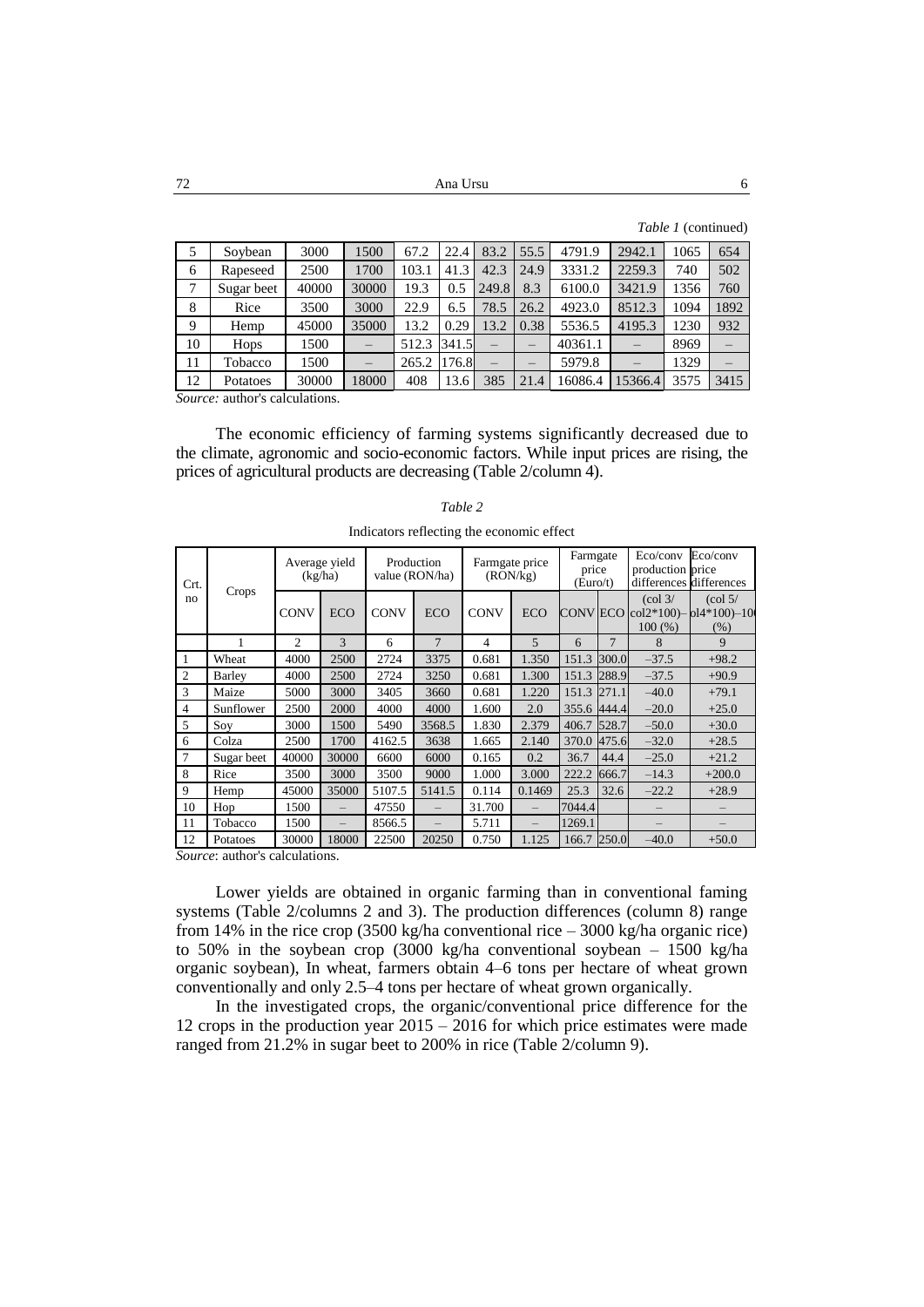The production differences between the organic and conventional products are highlighted in Table 2, column 8, ranging from 14% in rice to 50% in soybean. The lower yields of crops grown under the organic farming system are mainly due to the lower nitrogen content in spring, on the one hand, and to the weed, disease and pest control that is not based on synthetic means, on the other hand. The prices of organic products are important to compensate for the differences in yields, which can lead to lower production values.

*The income growth rate* is lower than the expenditure growth rate, the incomes/expenses ratio being less than 1 for the crops grown under conventional system (wheat, barley, maize, rice, hemp), while for those grown under organic system the incomes/expenses ratio is less than 1 only in maize and rice (Table 3/columns 8 and 9).

| Non-irrigated<br>crops | Average yield<br>(kg/ha) |            | Incomes from<br>main production |            | Main production<br>expenditures |            | Correlation<br>coefficient<br>(income/expendit<br>ure ratio) |       |
|------------------------|--------------------------|------------|---------------------------------|------------|---------------------------------|------------|--------------------------------------------------------------|-------|
|                        | <b>CONV</b>              | <b>ECO</b> | <b>CONV</b>                     | <b>ECO</b> | <b>CONV</b>                     | <b>ECO</b> | <b>CONV</b>                                                  | ECO   |
| 1                      | $\mathfrak{D}$           | 3          | 4                               | 5          | 6                               |            | 8                                                            | 9     |
| Wheat                  | 4000                     | 2500       | 2724                            | 3375       | 2887.6                          | 2364.7     | 0.943                                                        | 1.427 |
| Barley                 | 4000                     | 2500       | 2724                            | 3250       | 5134.5                          | 2560.8     | 0.531                                                        | 1.269 |
| Maize                  | 5000                     | 3000       | 3405                            | 3660       | 3596.1                          | 4319.1     | 0.947                                                        | 0.847 |
| Sunflower              | 2500                     | 2000       | 4000                            | 4000       | 3641.4                          | 2776       | 1.098                                                        | 1.441 |
| Soybean                | 3000                     | 1500       | 5490                            | 3568.5     | 5260.1                          | 3483.6     | 1.044                                                        | 1.024 |
| Rapeseed               | 2500                     | 1700       | 4162.5                          | 3638       | 3963.8                          | 2640.8     | 1.050                                                        | 1.378 |
| Sugar beet             | 40000                    | 30000      | 6600                            | 6000       | 6407.8                          | 5378.3     | 1.030                                                        | 1.116 |
| Rice                   | 3500                     | 2500       | 3500                            | 7500       | 4987.1                          | 9443.4     | 0.821                                                        | 0.865 |
| Hemp                   | 45000                    | 35000      | 5107.5                          | 5141.5     | 5820.9                          | 4418       | 0.877                                                        | 1.164 |
| Hops                   | 1500                     |            | 47550                           |            | 45065.5                         |            | 1.055                                                        |       |
| Tobacco                | 1500                     |            | 8566.5                          |            | 8004.3                          |            | 1.070                                                        |       |
| Potatoes               | 30000                    | 18000      | 22500                           | 20250      | 20437                           | 18001      | 1.101                                                        | 1.125 |

|--|--|

Correlation coefficient between incomes and expenditures

*Source*: author's calculations.

*The cost per unit of output* is an indicator reflecting the economic efficiency of expenditure items per product; Mystery Shopping assignment calculations achieved a cost ranging from 126 RON/t for hemp and 30044 RON/t for hops, as crops grown in the conventional system (Table 4/col. 4) and 126 RON for hemp and 3147.8 euro/t for growing rice (Table 4 col. 5); the conventional wheat, barley, maize, rice, hemp crops and the organic maize and rice crops have negative taxable income ratios, which equates to a diminution of the extent to which the used resources brought profit.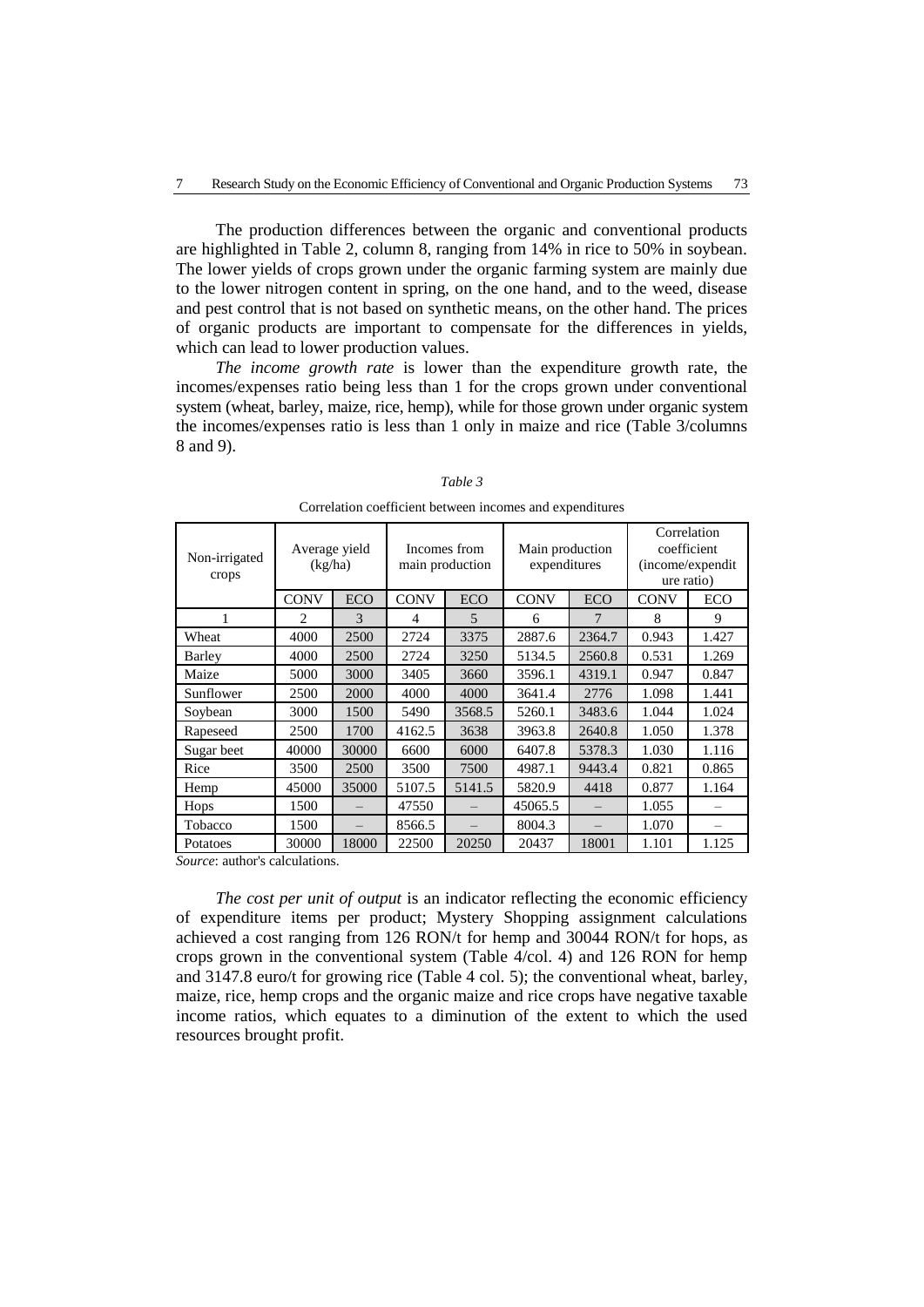| Table |  |
|-------|--|
|-------|--|

Indicators reflecting actual economic efficiency

| Crops      | Labor<br>productivity in<br>value terms<br>(W)RON man-<br>hour |       | Production cost<br>(RON/t) |        | Gross income<br>(RON/ha) |                | Taxable<br>income ratio<br>(% ) |            | Total<br>expenditures in<br>production |        | Costs of<br>materials in<br>1,000 RON main 1,000 RON main<br>production |       |
|------------|----------------------------------------------------------------|-------|----------------------------|--------|--------------------------|----------------|---------------------------------|------------|----------------------------------------|--------|-------------------------------------------------------------------------|-------|
|            | <b>CONV</b>                                                    | ECO   | <b>CONV</b>                | ECO    | <b>CONV</b>              | ECO            | <b>CONV</b>                     | <b>ECO</b> | <b>CONV</b>                            | ECO    | <b>CONV</b>                                                             | ECO   |
|            | $\overline{c}$                                                 | 3     | 4                          | 5      | 6                        | $\overline{7}$ | 8                               | 9          | 10                                     | 11     | 12                                                                      | 13    |
| Wheat      | 99.9                                                           | 46.1  | 722                        | 946    | $-163.6$                 | 1010.3         | $-5.7$                          | 42.7       | 1060.1                                 | 700.7  | 501.5                                                                   | 288.7 |
| Barley     | 24.8                                                           | 75.2  | 1284                       | 1024   | $-2410.5$                | 689.2          | $-46.9$                         | 26.9       | 1884.9                                 | 911.1  | 1038.5                                                                  | 545.5 |
| Maize      | 74.4                                                           | 45.8  | 719                        | 1439.7 | –191.1                   | $-659.1$       | $-5.3$                          | $-15.3$    | 1056.1                                 | 1180.1 | 494.3                                                                   | 707.7 |
| Sunflower  | 60.8                                                           | 48.3  | 1457                       | 1388.0 | 358.6                    | 1224.0         | 9.8                             | 44.1       | 910.4                                  | 962.6  | 459.2                                                                   | 261.6 |
| Soybean    | 81.6                                                           | 42.9  | 1753                       | 2322.4 | 229.9                    | 84.9           | 4.4                             | 2.4        | 958.1                                  | 976.2  | 561.1                                                                   | 502.6 |
| Rapeseed   | 40.4                                                           | 86.1  | 1586                       | 1553   | 198.7                    | 997.2          | 5.0                             | 37.8       | 952.3                                  | 725.9  | 454.4                                                                   | 277.4 |
| Sugar beet | 341.5                                                          | 24.0  | 160.2                      | 179.3  | 192.2                    | 621.7          | 3.0                             | 11.6       | 970.9                                  | 896.4  | 520.4                                                                   | 160.8 |
| Rice       | 152.9                                                          | 114.6 | 1425                       | 3147.8 | 1487.1                   | $-443.4$       | $-29.8$                         | $-4.7$     | 1424.9                                 | 1049.3 | 715.0                                                                   | 619.7 |
| Hemp       | 385.9                                                          | 389.7 | 129.4                      | 126.2  | $-713.4$                 | 723.5          | $-12.3$                         | 16.4       | 1139.7                                 | 859.3  | 792.8                                                                   | 547.0 |
| Hops       | 92.8                                                           |       | 30044                      |        | 2484.5                   |                | 5.51                            |            | 947.7                                  |        | 775.8                                                                   |       |
| Tobacco    | 31.1                                                           |       | 5336                       |        | 245.7                    |                | 3.1                             |            | 970.2                                  |        | 610.6                                                                   |       |
| Potatoes   | 55.2                                                           | 52.6  | 681.2                      | 1000.1 | 2062.9                   | 2249.0         | 10.1                            | 12.5       | 908.3                                  | 888.9  | 586.4                                                                   | 651.6 |

*Source*: author's calculations.

The explanation and correct assessment of the effect of the physical production volume of wheat, barley, maize, rice and hemp on gross profit can be considered negative from the economic and financial point of view, in the conditions in which the correlation efficiency of cost index (the effort) and the physical production volume index (the effect) was not observed, this being the essential condition for lowering the cost per unit of product.

*Labour productivity* (ratio of the main production value to the working time – man-hours/ha): the 12 conventional crops have higher productivity compared to the crops from the organic system, as the working time is reduced compared to the organic farming. (Table 4, columns 2 and 3).

Subsidies play an important role in making crops profitable. Table 7 presents the gross income, the net income  $+$  subsidies, gross income rate, net income rate  $+$ subsidies, as well as subsidies share in net income.

From this point of view, we analyzed the influence of financial support amounting to 733.6 RON/ha/163.0161 Euro/ha on the profitability of conventional and organic crops (wheat, barley, maize, sunflower, rapeseed, tobacco, potatoes), as well as the influence of direct payments and coupled support granted on differentiated basis for the soybean, rice, hops, sugar beet, hemp crops, etc. (O.M.A.R.D. no. 619/2015; according to this order the active farmers receive coupled support if they meet certain conditions).

The soybean, sugar beet and hops crops have taxable income ratios below the breakeven taxable income, while in rice and hemp they are negative.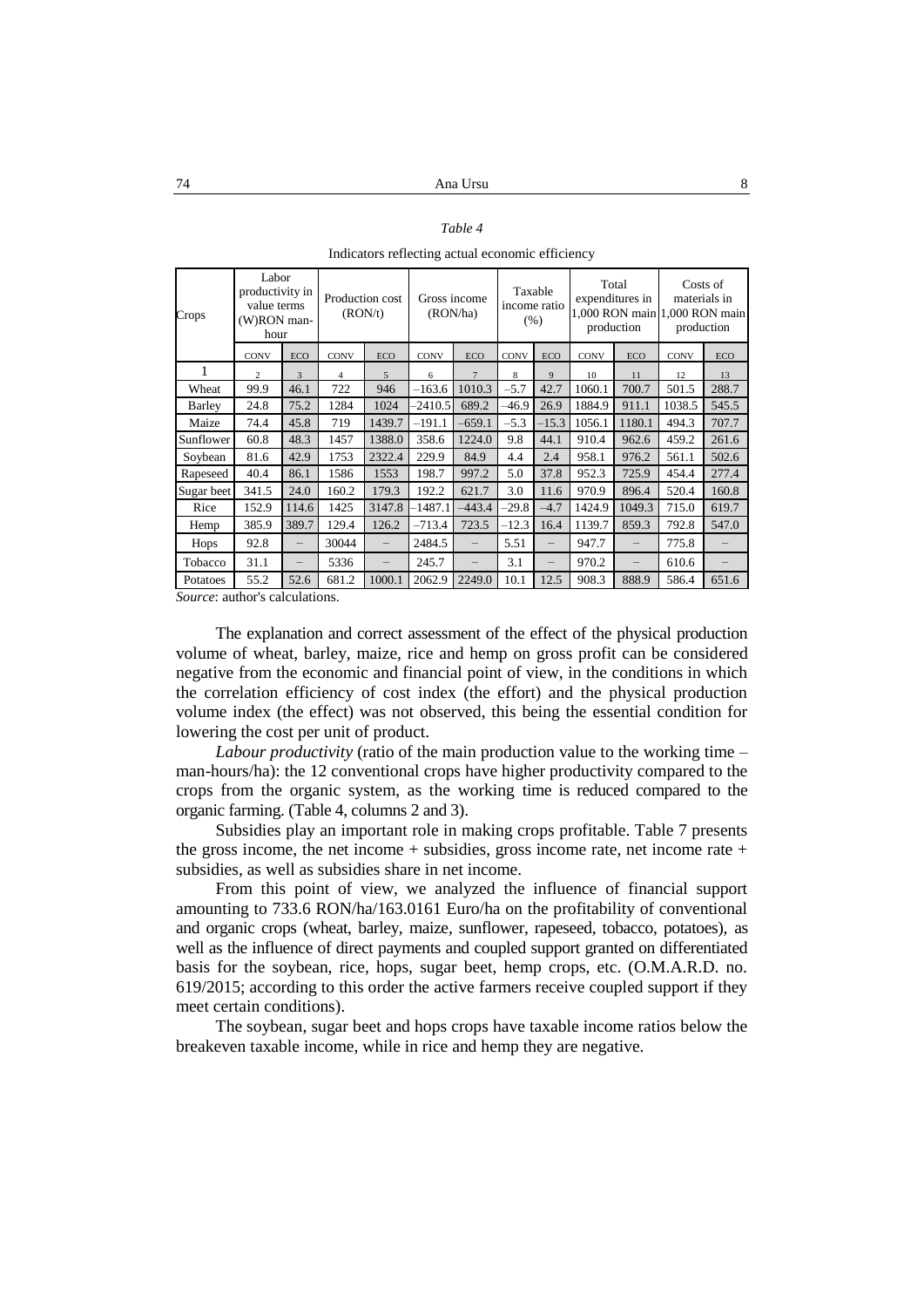To maintain the land areas into cultivation, the active farmers receive coupled support (OMARD 619/2015) (Table 6, Table 10). The taxable income ratio (Table 6/ columns 5 and 6) has values within the normal range in potato crops (10%), sunflower (9.8%) and rapeseed (5%) and values under the normal range in the other crops. The share of subsidies in net income in both types of agriculture represents more than 60% (except for the conventional barley and potato crops). The financial support intensity is higher when income is lower (Table 5/columns 9 and 10).

| Crops      | Average yield<br>(kg/ha) |            | Gross income<br>(RON/ha) |                | Net income $+$<br>subsidy<br>(RON/ha) |                | Taxable<br>income ratio<br>$(\%)$ |            | Net income<br>rate+<br>subsidy $(\%)$ |            | $%$ of<br>subsidy in<br>net income |            |
|------------|--------------------------|------------|--------------------------|----------------|---------------------------------------|----------------|-----------------------------------|------------|---------------------------------------|------------|------------------------------------|------------|
|            | <b>CONV</b>              | <b>ECO</b> | <b>CONV</b>              | <b>ECO</b>     | CONV                                  | <b>ECO</b>     | <b>CONV</b>                       | <b>ECO</b> | <b>CONV</b>                           | <b>ECO</b> | <b>CONV</b>                        | <b>ECO</b> |
| 1          | $\overline{c}$           | 3          | 4                        | $\overline{c}$ | 3                                     | $\overline{4}$ | 5                                 | 6          | 7                                     | 8          | 9                                  | 10         |
| Wheat      | 4000                     | 2500       | $-163.6$                 | 1010.3         | 596.1                                 | 2563.1         | $-5.7$                            | 42.7       | 20.6                                  | 108.4      | 123                                | 66.9       |
| Barley     | 4000                     | 2500       | $-2410.5$                | 689.2          | $-1291.2$                             | 2293.4         | -46.9                             | 26.9       | $-25.1$                               | 89.6       | -56.8                              | 74.8       |
| Maize      | 5000                     | 3000       | $-191.1$                 | $-659.1$       | 573.1                                 | 1160.9         | $-5.3$                            | $-15.3$    | 15.9                                  | 26.9       | 128                                | 147.7      |
| Sunflower  | 2500                     | 2000       | 358.6                    | 1224.0         | 1035.0                                | 2742.7         | 9.8                               | 44.1       | 28.4                                  | 98.8       | 70.9                               | 62.6       |
| Soybean    | 3000                     | 1500       | 229.9                    | 84.9           | 2137.2                                | 2015.4         | 4.4                               | 2.4        | 40.6                                  | 57.9       | 91.0                               | 96.5       |
| Rapeseed   | 2500                     | 1700       | 198.7                    | 997.2          | 900.7                                 | 2552.2         | 5.0                               | 37.8       | 22.7                                  | 96.6       | 81.5                               | 67.1       |
| Sugar beet | 40000                    | 30000      | 192.2                    | 621.7          | 4432.0                                | 4792.8         | 3.0                               | 11.6       | 69.2                                  | 89.1       | 96.4                               | 89.1       |
| Rice       | 3500                     | 2500       | $-1487.1$                | $-443.4$       | 2250.8                                | 3281.6         | $-29.8$                           | $-4.7$     | 45.1                                  | 34.8       | 162.3                              | 111.3      |
| Hemp       | 45000                    | 35000      | $-713.4$                 | 723.5          | 1542.8                                | 2749.8         | $-12.3$                           | 16.4       | 26.5                                  | 62.2       | 138                                | 77.9       |
| Hops       | 1500                     |            | 2484.5                   |                | 5448.6                                |                | 5.51                              |            | 12.1                                  |            | 61.7                               |            |
| Tobacco    | 1500                     |            | 245.7                    |                | 940.0                                 |                | 3.1                               |            | 11.7                                  |            | 78.04                              |            |
| Potatoes   | 30000                    | 18000      | 2062.9                   | 2249.0         | 2466.5                                | 2622.8         | 10.1                              | 12.5       | 12.1                                  | 14.6       | 29.7                               | 28         |

*Table 5*

Indicators reflecting the actual economic efficiency

*Source:* author's calculations.

# *Table 6*

Coupled support for soybean  $-$  % of net income  $+$  total subsidies

| Coupled support | CONV soybean | ECO soybean 1.5 t/ha | Subsidy  |          |  |
|-----------------|--------------|----------------------|----------|----------|--|
| Soybean         | 3.0 t/ha     |                      | RON/ha   | Euro/ha  |  |
| Total subsidy   | 91%          | 96.5%                | 1944.072 | 432      |  |
| Notified grant  | 68%          | 72.6%                | 1462.5   | 325      |  |
| Awarded grant   | 56.6%        | 60.1%                | 1210.5   | 269      |  |
| Direct payments | 34.3%        | 34.4%                | 733.5725 | 163.0161 |  |

*Source*: author's calculations.

Total soybean subsidies = direct payments (163.0161 euro/ha) + coupled support (269 euro/ha).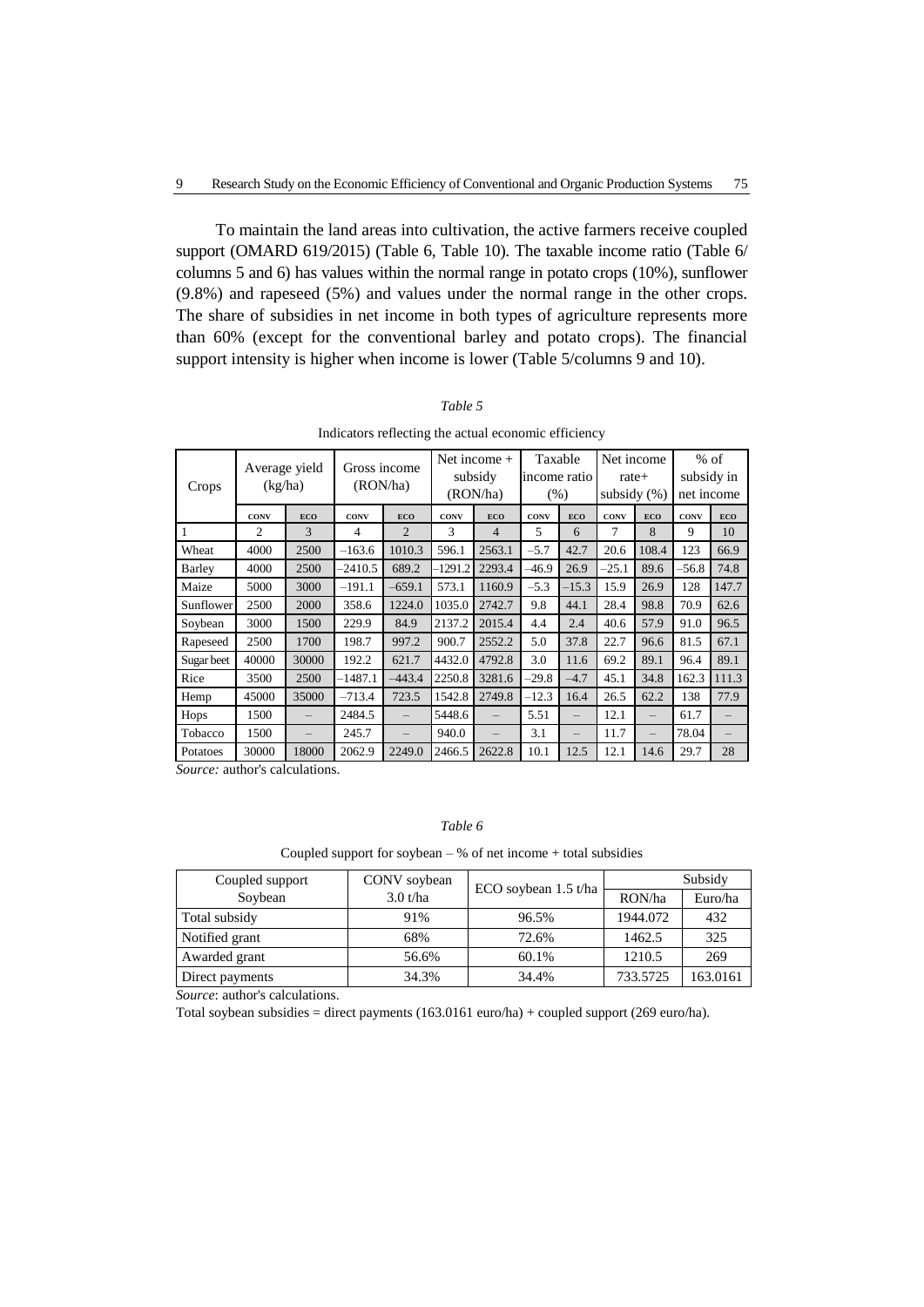#### *Table 7*

### Coupled support for hemp – % of net income + total subsidy

| Coupled support | Hemp CONV 45 |                  | Subsidy    |          |  |
|-----------------|--------------|------------------|------------|----------|--|
| Hemp            | t/ha         | Hemp ECO 35 t/ha | <b>RON</b> | Euro     |  |
| Total subsidy   | 138%         | 77.9%            | 2142.072   | 476      |  |
| Notified grant  | 91%          | 51.2%            | 1408.5     | 313      |  |
| Awarded grant   | 56.6%        | 19.5%            | 873        | 119      |  |
| Direct payments | 47.5%        | 26.7%            | 733.5725   | 163.0161 |  |

*Source*: author's calculations.

Total hemp subsidies = direct payments (163.0161 Euro/ha) + coupled support (313 euro/ha).

#### *Table 8*

#### Coupled support for rice  $-$  % of net income  $+$  total subsidy

| Coupled support | CONV rice $3.5$ t/ha | $ECO$ rice $3$ t/ha | Subsidy    |          |
|-----------------|----------------------|---------------------|------------|----------|
| Rice            |                      |                     | <b>RON</b> | Euro     |
| Total subsidy   | 162.3%               | 111.3%              | 3654.072   | 812.0161 |
| Notified grant  | 129.8%               | 89%                 | 2920.5     | 649      |
| Awarded grant   | 90%                  | 61.7%               | 2025       | 450      |
| Direct payments | 32.6%                | 22.4%               | 733.5725   | 163.0161 |

*Source*: author's calculations.

Total rice subsidies = direct payments (163.0161 euro/ha) + coupled support (649 euro/ha).

#### *Table 9*

Coupled support for hops – % of net income + total subsidy

| Coupled support | CONV hops $1.5$ t/ha | Subsidy    |          |
|-----------------|----------------------|------------|----------|
| Hops            |                      | <b>RON</b> | Euro     |
| Total subsidy   | 61.7%                | 3654,072   | 747,0161 |
| Notified grant  | 48.2%                | 2025       | 500      |
| Awarded grant   | 41.3%                | 2920.5     | 584      |
| Direct payments | 13.5%                | 733,5725   | 163,0161 |

*Source:* author's calculations.

Total hops subsidies = direct payments (163.0161 euro/ha) + coupled support (584 euro/ha).

#### *Table 10*

#### Coupled support for sugar beet –  $%$  of net income + total subsidy

| Coupled support | CONV sugar beet | ECO sugar beet | Subsidy    |          |
|-----------------|-----------------|----------------|------------|----------|
| Sugar beet      | $40$ t/ha       | 30 t/ha        | <b>RON</b> | Euro     |
| Total subsidy   | 96.4%           | 89.1%          | 4270.5     | 949.0161 |
| Notified grant  | 78.9%           | 73.9%          | 3537       | 786      |
| Awarded grant   | 60.9%           | 56.3%          | 2700       | 600      |
| Direct payments | 16.6%           | 15.3%          | 733.5725   | 163.0161 |

*Source:* author's calculations.

Total sugar beet subsidies = direct payments (163.0161 euro/ha) + coupled support (786 euro/ha).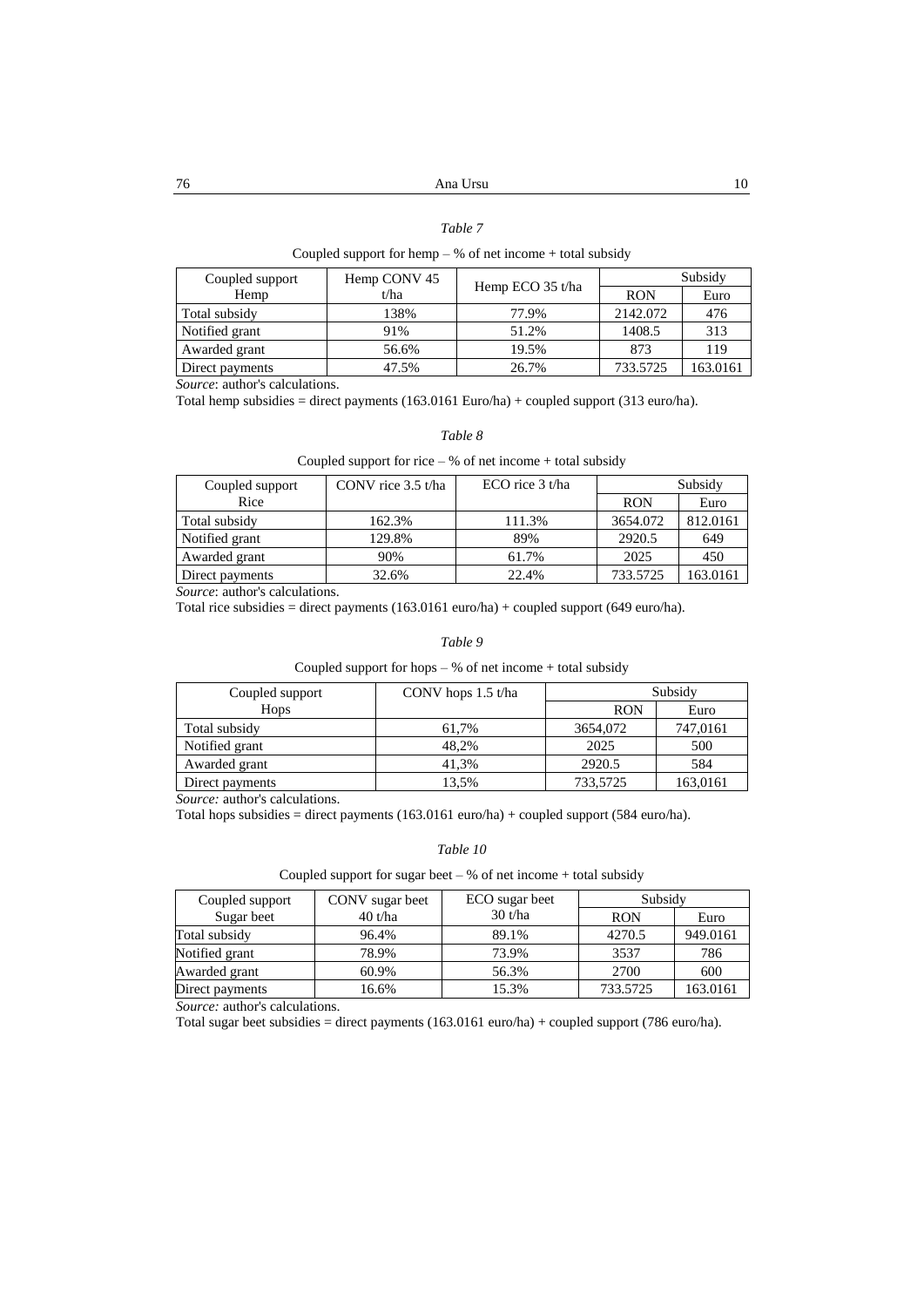Tables 6–10 present the percentage of financial support for soybeans, hemp, rice, sugar beet, hops; the intensity of support ranges from 61.7% in conventional hops to 162.3% in conventional rice, while in organic crops the support intensity is lower (because incomes are higher), this ranging from 77.9% in hemp to 111.3% in rice.

The average yields are lower in organic crops compared to conventional cops, while the gross income is higher, as the selling prices in organic crops are much higher. The selling prices for organic products are 1.2 to 2.5 times higher than the prices for conventional crops. As regards the direct costs of production, there are great differences between the two types of farming systems. Thus, the production costs are high in the conventional crops due to the use of large amounts of chemical fertilizers and pesticides.

In the organic crops, although the production levels are lower by 25–30% compared to the crops grown under the conventional system, the direct production costs are higher due to higher input costs. For example, for the conventional wheat crop with an average yield of 4 t/ha, the technological expenses amount to 2856.15 RON/ha, out of which 1366.1 RON/ha for raw materials. Instead, in the organic wheat crop for an average yield of 2.5 t/ha, the technological expenses are 3621.46 RON/ha, out of which 2307.9 RON/ha raw material costs.

The working methods adopted in the organic farming system do not lead to the diminution of expenses except for in certain technological links. Overall, the gross income rates for crops grown under the organic system are higher than for conventional crops (Table 5/columns 5 and 6).

### **5. CONCLUSIONS**

The organic farming practice represents a real opportunity for rural economies, contributing to their sustainable development by improving employment in the agricultural sector. The agricultural policy measures applied in Romania aimed, on the one hand, to maintain production at its current level in order to ensure food security, and on the other hand, to provide support to farmers' incomes. The coupled support scheme, conditioned by obtaining certain production levels, which will be applied in the period 2015–2020 in the crop production sector, is meant to ensure profitability of the investigated crops.

The practical contribution of this paper is to provide a comparative analysis of the economic efficiency of the conventional and organic crops. The results of this analysis have revealed the following:

- *The organic crops use fewer inputs, but more labor. In some cases the input costs are higher than in conventional agriculture, due to their absence from the market*
- *Subsidies ensure the profitability of crops*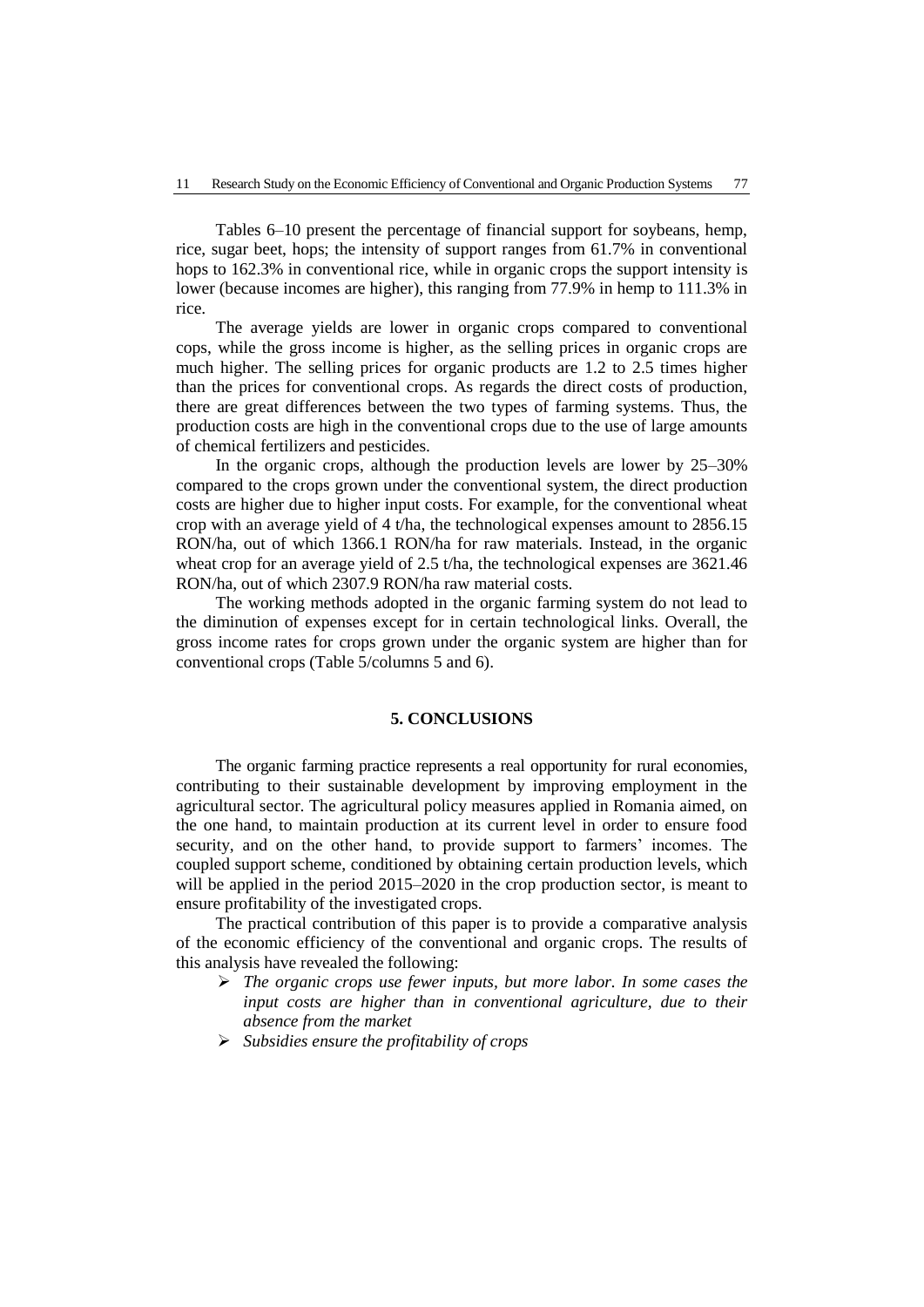*Low yields are offset by higher selling prices*

*The organic crops can be more profitable than the conventional ones*

It can be said that the organic farming system is more cost-effective, while the revenue is different depending on the type of crops. As regards subsidies, they hold a significant share in revenue. Without this financial support, the crops could be replaced by more profitable ones, thus changing the order in the sector structure or in farmers' preferences. In order to increase the economic efficiency in organic farming, it is necessary that each crop becomes profitable, and as direct effect the profitability of all products and organizational structures, i.e. the more intense increase of the profitability of each product sold, up to reaching the competitiveness level required on the competitive market.

"The shift from conventional to organic farming is made step by step, so that the economic structures should not feel the effects of a fall in productivity, and manufacturers should gain confidence in the new systems and the necessary courage to start investments in this sector".

The proposed work may be subject to changes given the relativity of data (that belong to the production year 2015–2016), and it can be improved through further research. It remains to be seen whether the organic farming system will have increasing shares in the farming activities, as it is well-known that the attractiveness of this type of agriculture is given by the selling prices that can cover the differences in yields compared to conventional farming; or organic farming will exist as long as it is subsidized or until farmers are able to manage this system; during this transition/conversion period, we will have already created a consumer who became aware of the benefits of organic products, which will ultimately lead to an increase in demand for such products.

From the analysis of economic efficiency indicators it results that (in the absence of financial support granted under different payment schemes) the revenues from conventional farming ensure low profitability or certain crops (barley, rice, etc.) are unprofitable.

# **6. ACKNOWLEDGEMENT**

This paper has been supported by the research project ADER 13.1.2. "Technical and economic substantiation of production costs and estimations of prices for wheat, barley, maize, sunflower, rapeseed, soybean, sugar beet, rice, hemp, hops, tobacco and potatoes for the conventional and ecological agriculture", in the period 2015–2018. The research project is coordinated by the Institute for Agriculture Economy and Rural Development and financed by Romania's Ministry of Agriculture and Rural Development.